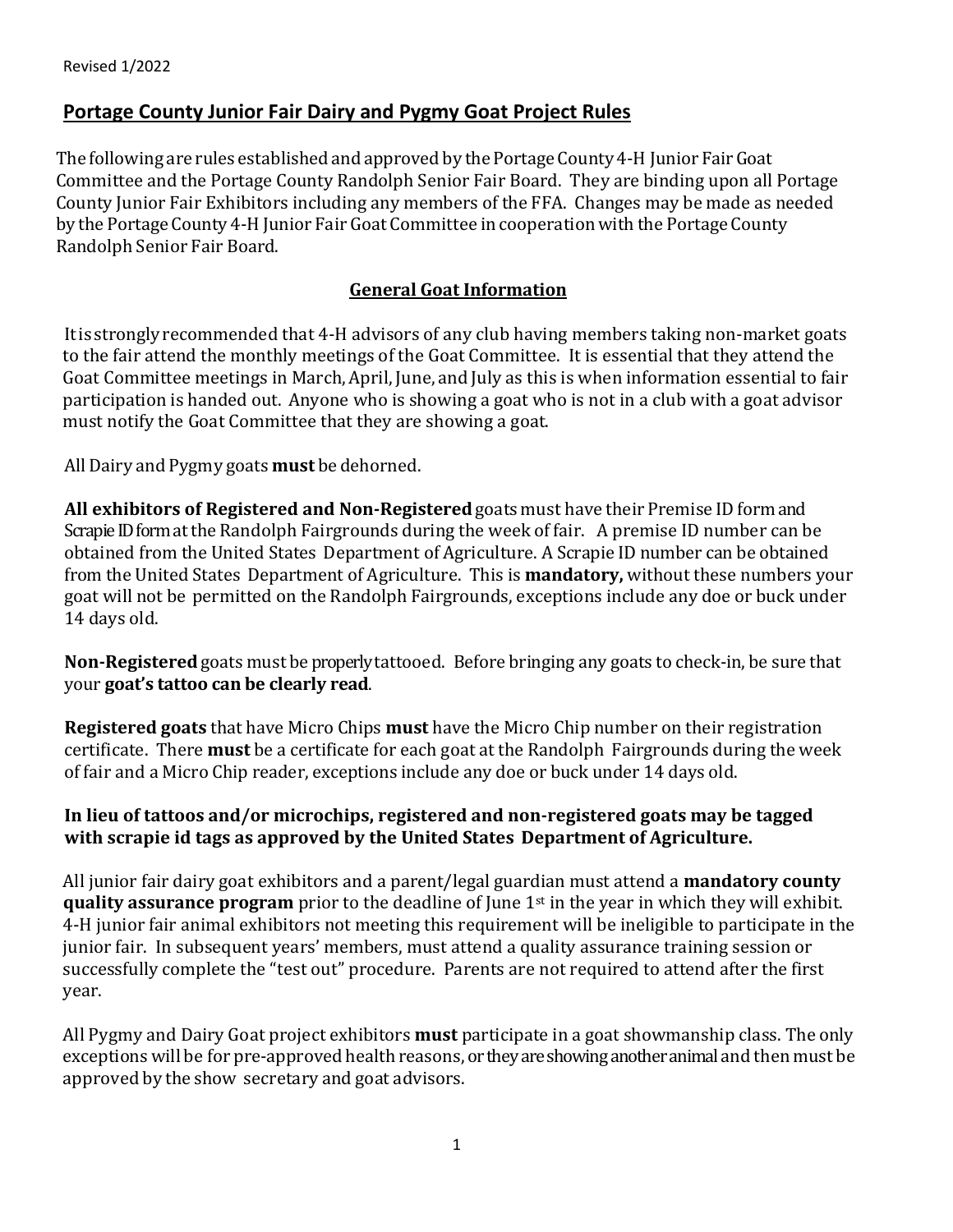**No** parents, guardians or advisors are allowed to lead any goats in the show ring unless it is a cloverbud class, then it is required that a parent lead the goat.

It is **mandatory** for all exhibitors with a Pygmy or Dairy Goat Project to attend at least three or more showmanship clinics. Time and location of showmanship clinics will be announced no later than the April meeting. **There will be no clinics after July.**

Exhibitors must supply their own hay, grain, hay board, feed pan, water bucket, tack box and clips for pens at the fair. Pens with one goat must be cleaned on Thursday of Fair week by 9:00 am, or after 10:00 pm. Pens with two goats must be cleaned on Wednesday and Friday of Fair week by 9:00 am, or after 10:00 pm. Goats must be fed by 9:00 am every day. If an exhibitor is unable to be there to clean their pen(s) and feed/water their goat(s), arrangements must be made for someone else to take care of their goat(s). The Goat Committee will supply straw for bedding.

All Pygmy and Dairy Goat project exhibitors must serve barn duty in the goat barn. While on barn duty exhibitors are to sweep floors, answer questions, keep their club area clean and check on goats. While on barn duty, the exhibitor must remain in the barn at all times. Watch that fair goers don't bother/feed the goats without permission of the owner-exhibitor.

In addition to barn duty exhibitors are required to work the Fudge booth. Proceeds from the Fudge booth go towards the purchasing of trophies, straw and anything else needed for the benefit of the goat barn.

 It is recommended that each club decorate the area around their pens. If they chose not to decorate they must at least cover the wall space behind their pens.

# **Barndutyhours: 10:00am-11:00pm.**

**Fudgebooth hours: 10:00am-10:00pm Tuesday -Thursday. 10:00 am -11:00 pm Friday and Saturday. 10:00 am -8:00 pm Sunday.**

# *The schedule and sign up for barn duty and fudge booth will be completed at the July meeting. The number of exhibitors determines the length of time each exhibitor will need to serve.*

# **Check-in Day at Fair**

All goats **BEFORE** entering the barn **MUST** be checked in by a club advisor and/or Goat barn superintendent. All goats at check in will be checked for lice and their feet will be checked for proper trimming and hoof rot. Verification forms for shots must be in the club notebook which needs to be at the fairgrounds no later than the Sunday before Fair. The 4‐H Members' Premise ID number with tattoo number, Scrapie ID number with tattoo number or Scrapie ID tags, or Registration Certificate with Tattoo number or Micro Chip number, will be cross-referenced with the goat(s) and the club notebook before the goat may be placed in a pen.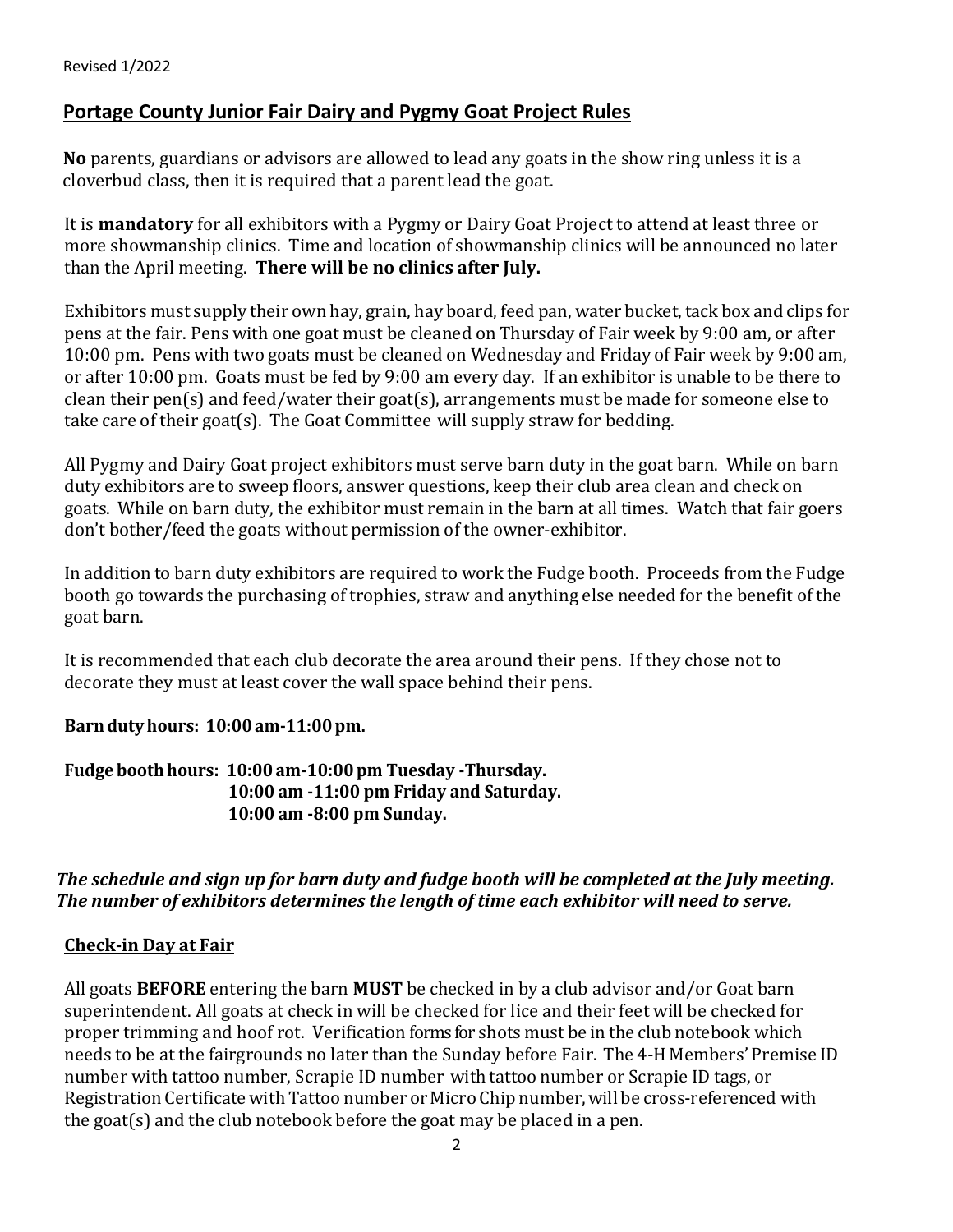#### **As per Portage County Randolph Senior Fair Board rules**

All animals for exhibition must be on the fairgrounds by 9:00 p.m. Monday and must remain until fair officially closes on Sunday at 8:00 p.m. or premiums and trophies will be forfeited. The only exceptions to this rule will be an animal showing health problems or unexpected emergencies.

#### **Pen Tear Down**

Pen tear down will begin promptly at 8:00 Sunday night, goats **MUST BE** out of their pen **NO LATER** than 8:15.

 All pens must be disassembled and the panels must be placed behind the wall pockets on the south side of the goat barn. Dairy panels are marked with yellow paint and must go in the sections marked "DAIRY". Pygmy panels are marked with red paint and must go in the sections marked "PYGMY". Pygmy panels have to be placed with the red paint either on the left or right (not top or bottom) so that 2 panels can fit side by side in each space.

#### **Fudge Booth and Fundraising for the Goat Committee**

Each exhibitor must participate in all Goat Committee fundraisers. The committee's primary means of fundraising is through the sale of goat fudge, pop, and water during the week of Fair. **ONLY** goat members and parent or guardians may work in the fudge booth. No more than two teens are allowed in the Fudge Booth at any given time, unless there is an adult with them. Also, an adult must accompany any 4-H member who is 15 and under when they are working in the Fudge Booth.

#### **Skillathon for Pygmy and Dairy Goat**

Skillathon will be held on a date prior to fair. Participation is **mandatory**. All junior fair goat exhibitors will participate on the designated day unless they present a valid excuse to their club advisor. Each club's advisor will be responsible for a make-up date for their club members. All make-ups must be completed by July 31st.

Exhibitors who do not belong to a goat club may contact any goat advisor if they unable to attend on the designated day (with a valid reason) to arrange a make-up day.

Exhibitors need to bring with them to the skillathon:

- 1. Exhibitors completed Record Book
- 2. Exhibitors completed Member Project Handbook.
- 3. Exhibitors are to wear their club shirt.

Skillathon is an opportunity for exhibitors to show their skill by answering questions from the appropriate level books and by naming goat parts, recognizing different breeds etc. at different stations.Exhibitorswill reportto the skillathon at the pre‐arranged time.Acknowledgement and rewards will be awarded at the fair as a result of skillathon scores.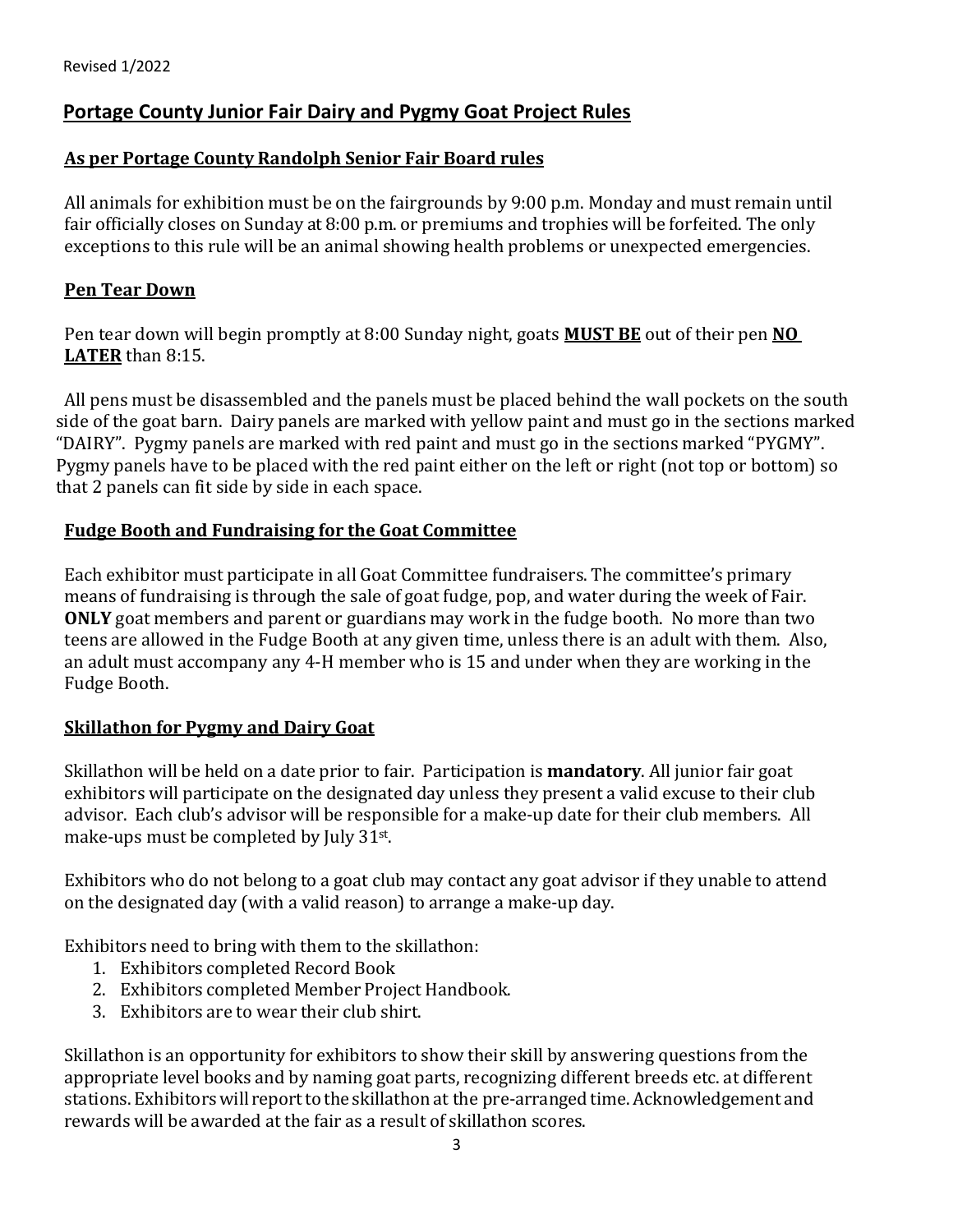If an exhibitor does not participate in the skillathon they will **not** be permitted to bring their goat project to the fair.

# **All mandatory requirements must be fulfilled or the 4‐H memberwill not be allowed to participate in the Randolph Fair for that year.**

# **Dairy Goat Project Rules**

- 1. Does must be in possession of the junior fair exhibitor by **May 1st** of the current year. Junior kids born after May 1st are only to be shown if the dam is their primary 4-H project. If a doe dies or becomes ill, it may be replaced within 30 days of loss and the replacement goat may be shown at the fair if replaced by August  $1<sup>st</sup>$  as agreed upon with the Portage County 4-H Junior Fair Goat Committee
- 2. Exhibitor must own or regularly care for one dehorned dairy goat or goats as agreed upon with advisor. Exhibitors should be responsible for most of the daily feeding, health care and record keeping. Project record books must be kept until the end of the project year and turned into their advisor.
- 3. 4-H exhibitors will use the Goat Resource Guide #135 R and Record Book #135 BD. All exhibitors will keep a lifetime record for each goat to be judged at fair.
- 4. First  $(1^{st})$  year dairy goat exhibitors may only show one goat. Exhibitors may take a second goat as a companion.
- 5. Second  $(2<sup>nd</sup>)$  year exhibitors and above may take any number of goats with the permission of their advisor.
- 6. All wethers (castrated males) **MUST** be healed before the first day of the Fair. If the wether is not completely healed by check-in for Fair, then they must be checked by the vet on the Fair Grounds to decide if they can stay.
- 7. Bucks up to the age of three months old may participate in the Dairy Goat Show at the Fair.
- 8. Each dairy goat used for showmanship must also be shown in the appropriate confirmation class. All exhibitors must have worked with their goat for at least two months prior to the show.
- 9. Dairy goats that have won a Grand Champion or Reserve Grand Champion at another fair may not be used as a project and shown at the Randolph Fair. They may be used for breeding and their offspring may be shown at the Fair.
- 10. Any dairy goat doe that has won Grand Champion for two (2) years at the Randolph Fair will only be permitted to participate in Dam and Daughter Class or the Showmanship Class.
- 11. If an exhibitor's only goat project dies, is injured, or becomes ill, it may be replaced with a goat of similar age and sex within 30 days of loss. The replacement goat may be shown at the Fair if replaced by August 1<sup>st</sup> as agreed upon by the Portage County 4-H Junior Fair Goat Committee.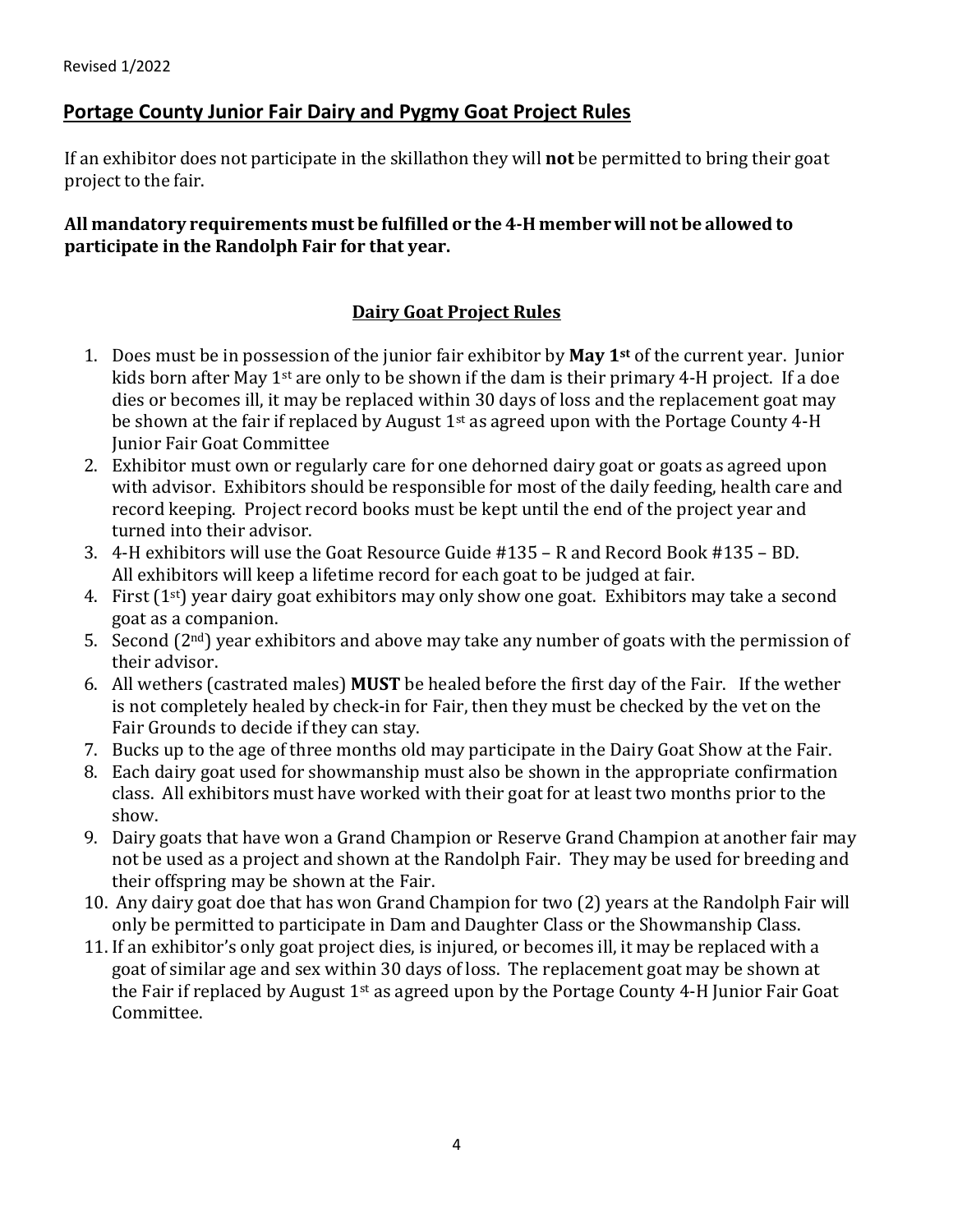#### **Dairy Goat Showmanship**

All dairy goats must be clipped within three (3) weeks of the Fair.

Dairy exhibitors are to show in a white shirt and white skirt or white pants, and be neat in appearance.

#### **Classes will be divided by age or years as Junior Fair exhibitor as appropriate for friendly competition.**

Each exhibitor will fit and show his or her own goat. Fitting will include condition, quality, finish, cleanliness, and general appearance of the goat.

Showmanship will include exhibitor's cleanliness, appearance, and ability to handle the goat, and knowledge of goats.

In showmanship, the exhibitor may be asked to handle another exhibitor's goat in the ring.

**Entry Forms** must be turned in to an advisor or submitted online prior to the 4th Monday in May. The exhibitor will not be permitted to show his/her goat at the fair if the entry form is not turned in on time.

# *All Dairy classes are subject to change depending on yearly entry forms and approval from the goat committee.*

# **Dairy Goat Showmanship Classes (Project should fit into one of these classes)**

- Jr. doe zero to six months
- Intermediate doe six to twelve months
- Senior doe over 1 year old
- Dry yearling under 2 years as of the fair date. Not in milk
- Milking yearling under 2 years as of fair date
- 2-year old milker
- 3-year old milker
- Dry doe 2 years old and older
- Dam and daughter
- Junior harness goat born after January  $1<sup>st</sup>$  of current year
- Intermediate harness second year with same goat
- Senior harness third year and over with same goat
- Junior wether zero to six months
- Intermediate wether six to twelve months
- Senior wether over 1 year old

# *Exhibitors will be graded at the fair on the general care of their goat and pen. Knowledge of*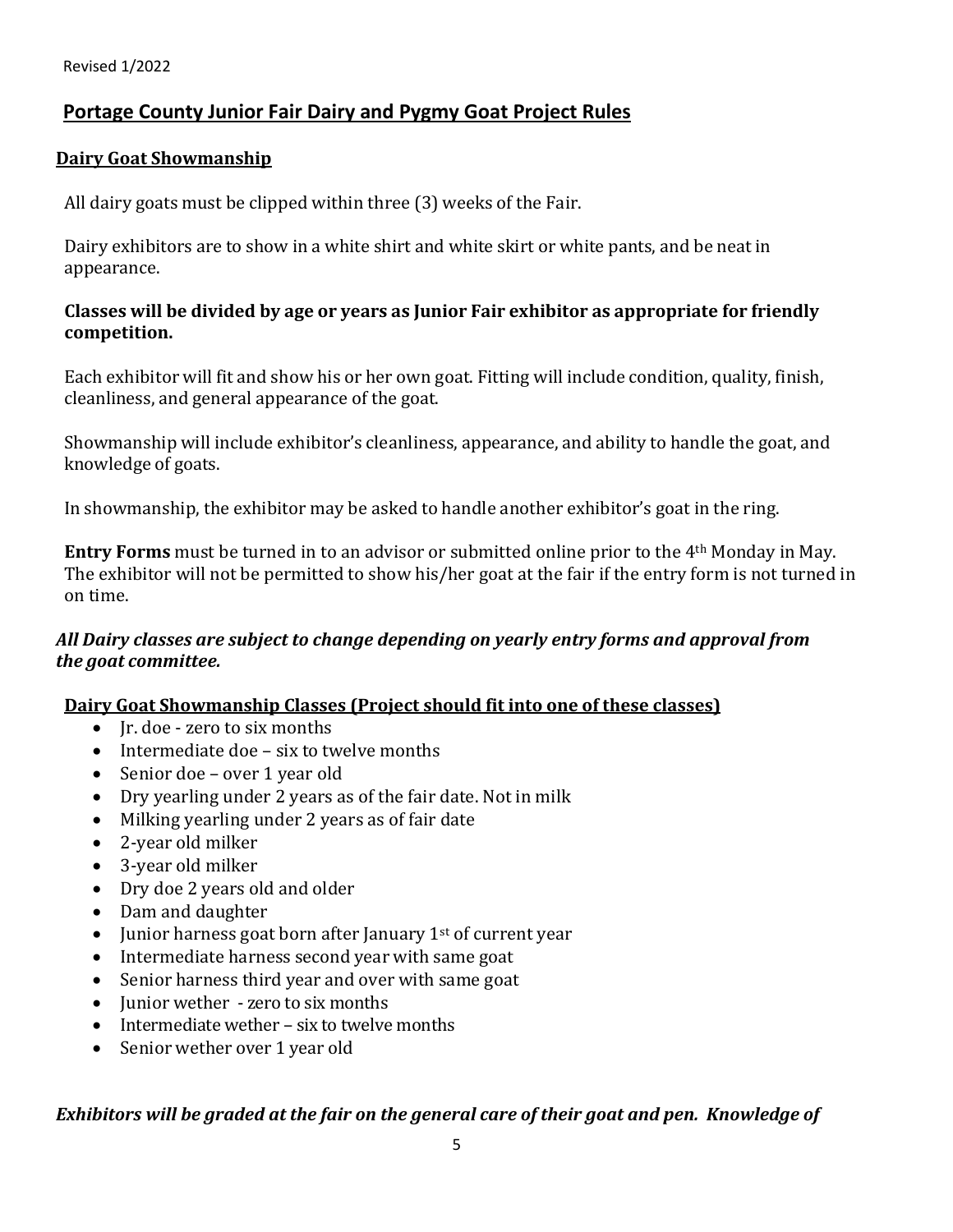*goats will be tested and their record keeping checked.*

# **Harness Goat Project Rules**

This is a three-year project. This project is not recommended for  $1<sup>st</sup>$  year exhibitors unless they are an older member or have had previous experience handling goats.

- 1. First  $(1^{st})$  year exhibitor: Wether kid must be born after January  $1^{st}$  of current year and in possession by May 1<sup>st</sup>. A first-year harness kid should be halter broken and led with a lead strap. The goat should be able to respond to stop/go and back signals.
- 2. Second  $(2<sup>nd</sup>)$  year exhibitor: The harness yearling should be halter broken and pull an empty cart. The animal should respond to voice commands of stop, go, back, left, and right.
- 3. Third  $(3^{rd})$  year exhibitor and beyond: Harness goats will be shown pulling a child driven cart. The animal must respond to commands of stop, go, left, and right while pulling the cart through an obstacle course.

# *Exhibitors who choose to replace a harness goat during this progression will start over to the new goat's age.*

# **Pygmy Goat Project Rules**

- 1. All Pygmy goats must be dehorned.
- 2. Pygmy does must have two functional teats.
- 3. All wethers (castrated males) **MUST** be healed before the first day of the Fair. If the wether is not completely healed by check-in for Fair, then they must be checked by the vet on the Fair Grounds to decide if they can stay.
- 4. Bucks up to the age of three months old may participate in the Pygmy Goat Show at the Fair.
- 5. Exhibitors who are purchasing goats, or borrowing goats, must have purchased the goat or assumed primary care by **May 1st** of the current year.
- 6. If an exhibitor's only goat project dies, is injured, or becomes ill, it may be replaced with a goat of similar age and sex within 30 days of loss. The replacement goat may be shown at the Fair if replaced by August  $1<sup>st</sup>$  as agreed upon by the Portage County 4-H Junior Fair Goat Committee.
- 7. Exhibitors may show more than one goat after the first year, but no more than two 2 goats in any confirmation class. If an exhibitor has more than one project, they may ask another Junior Fair exhibitor to help show one of the animals.
- 8. Exhibitors are to show wearing their club shirt or a plain polo or plain t-shirt, dress pants, knee length skirt, or jeans neat in appearance (no shorts).
- 9. Each pygmy goat used for showmanship must also be shown in the appropriate confirmation class. All exhibitors must have worked with their goat for at least two months prior to the show, except as provided for in Rules # 6.
- 10. Pygmy goats that have won a Grand Champion or Reserve Champion at another fair may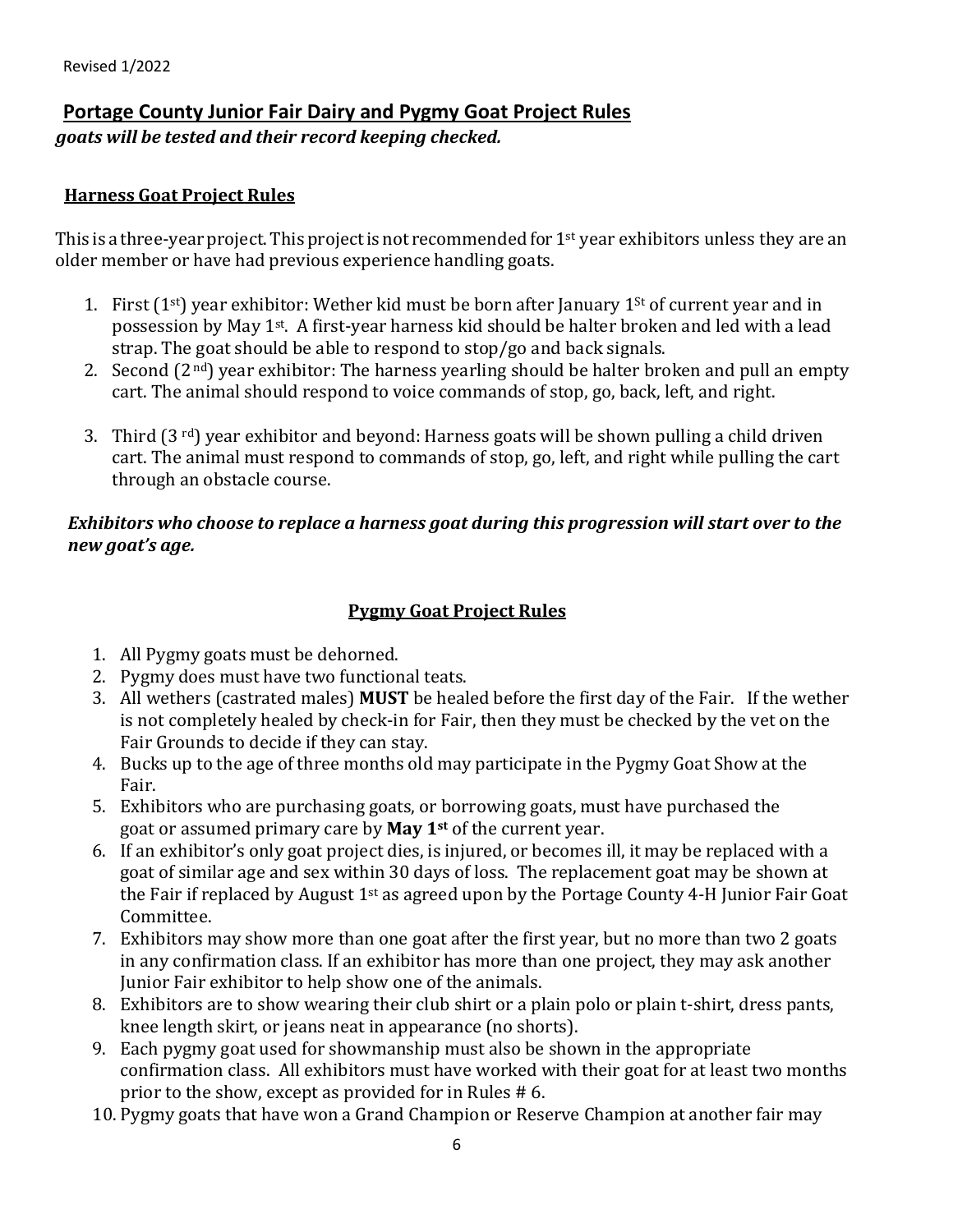not be used as a project and shown at the Randolph Fair. They may be used for breeding and their offspring may be shown at the Fair.

- 11. Any pygmy goat doe that has won Grand Champion for two (2) years at the Randolph Fair will only be permitted to participate in Dam and Daughter Class or the Showmanship Class.
- 12. Any pygmy goat wether that has won Grand Champion for two years at the Randolph Fair will be placed into a Champion of Champions Wether Class. These wethers will compete against the current year Grand Champion Wether for Champion of Champions.
- 13. 4-Hexhibitors will use the 4-H Pygmy Goat Member's Project Guide and Member's Yearly Record Book, in conjunction with the N.P.G.A. Pygmy Goat Basic Owner's Manual.
- 14. **Entry Forms** must be turned in to an advisor or submitted online prior to the 4th Monday in May.. The exhibitor will not be permitted to show his/her goat at the Fair if the entry is not turned in on time.
- 15. **County skillathon** will be held on a date prior to fair. See general rules.
- 16. A 4‐H pygmy goat member interview consists of: two project questions / two 4‐H questions (interview to take place at the skillathon by a club advisor or during pen judging at the fair by a club advisor.)
- 17. Exhibitors will be graded at the fair on the general care of their goat(s) and pen(s). This will be monitored during fair week.

# *All Pygmy classes are subject to change depending on yearly entry forms and approval from the goat committee.*

# **Pygmy Goat Showmanship Classes**

- Senior Showmanship (showing goats 7 years or more)
- Intermediate Showmanship (showing goats for 4, 5 or 6 years)
- Junior Showmanship (showing goats for 2 or 3 years)
- Senior Novice showing  $1<sup>st</sup>$  year 13 years and older
- Junior Novice showing 1<sup>st</sup> year 12 years and younger
- Champion Showmanship
- Champion of Champions Showmanship

# **Pygmy Goat Show Classes (classes are determined yearly based on number of entries)**

The animal's age is determined from the date of birth to the day of the show.

| $\bullet$ | Junior wethers                                      | 0-12 months       |
|-----------|-----------------------------------------------------|-------------------|
| $\bullet$ | Senior wethers                                      | 1 & 2 year olds   |
|           | Senior wethers                                      | 3 & 4 year olds   |
| $\bullet$ | Senior wethers                                      | 5 years and above |
|           | Baby bucks                                          | 0 to 3-month-old  |
| $\bullet$ | Grand Champion Wether/Reserve Grand Champion Wether |                   |
| $\bullet$ | Champion of Champions Wether                        |                   |
|           | Doe kid                                             | 0 to 3-month-old  |
|           | • Junior doe kid                                    | 3 to 6-month-old  |